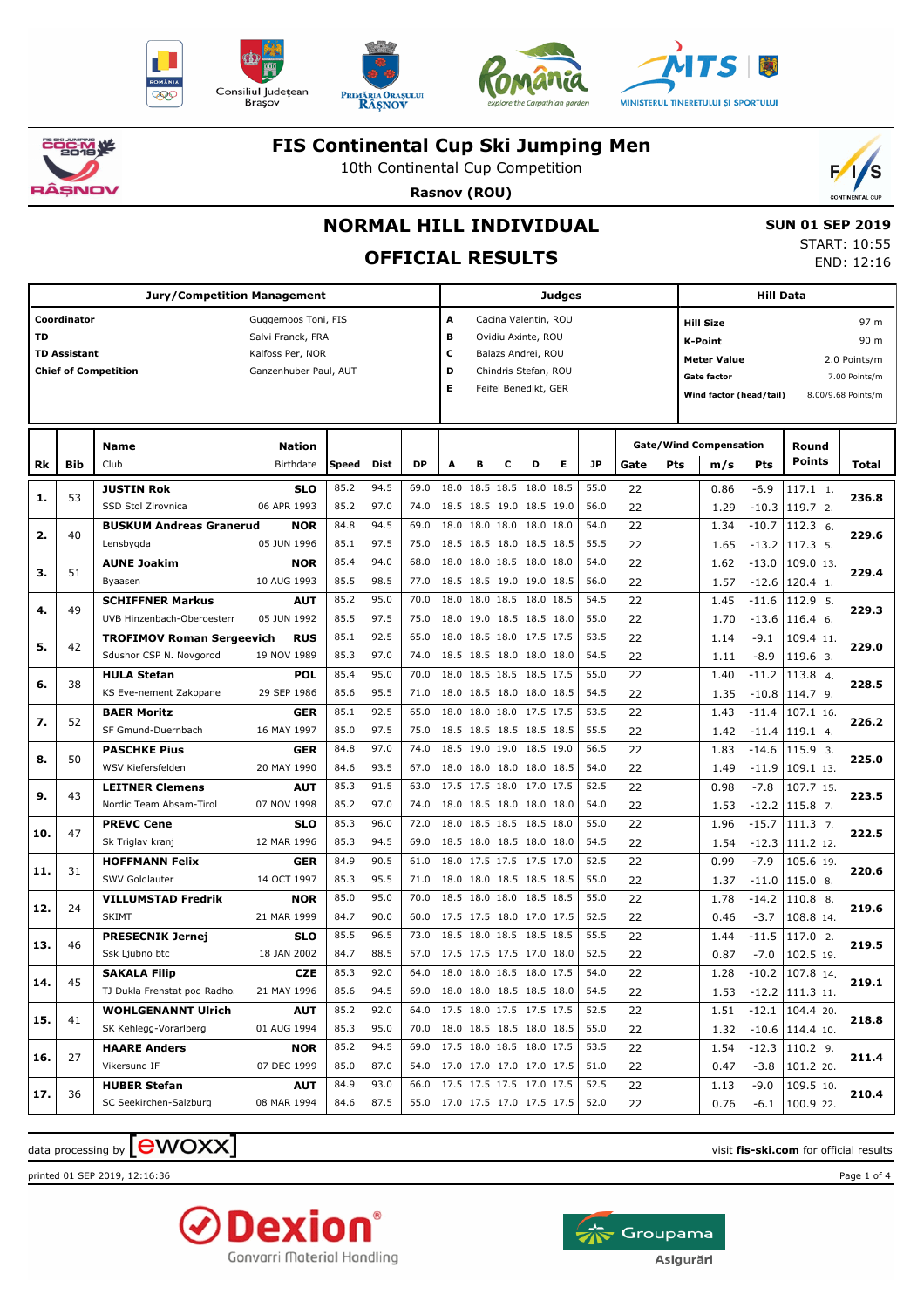











10th Continental Cup Competition **Rasnov (ROU)**



### **NORMAL HILL INDIVIDUAL**

 **SUN 01 SEP 2019** START: 10:55 END: 12:16

# **OFFICIAL RESULTS**

|     |            | <b>Name</b>                  | <b>Nation</b> |       |             |           |   |                          |   |   |   |           |      | <b>Gate/Wind Compensation</b> |      | Round   |               |       |
|-----|------------|------------------------------|---------------|-------|-------------|-----------|---|--------------------------|---|---|---|-----------|------|-------------------------------|------|---------|---------------|-------|
| Rk  | <b>Bib</b> | Club                         | Birthdate     | Speed | <b>Dist</b> | <b>DP</b> | A | в                        | C | D | Е | <b>JP</b> | Gate | Pts                           | m/s  | Pts     | <b>Points</b> | Total |
|     |            | <b>MAKSIMOCHKIN Mikhail</b>  | <b>RUS</b>    | 85.4  | 94.0        | 68.0      |   | 18.0 18.0 18.5 17.5 18.0 |   |   |   | 54.0      | 22   |                               | 1.61 | $-12.9$ | 109.1 12.     |       |
| 18. | 26         | Sdushor CSP N. Novgorod Di   | 29 AUG 1993   | 85.5  | 91.0        | 62.0      |   | 17.5 18.0 18.0 17.5 17.5 |   |   |   | 53.0      | 22   |                               | 1.72 | $-13.8$ | 101.2 20.     | 210.3 |
|     | 5.         | <b>KURITA Riki</b>           | <b>JPN</b>    | 84.5  | 93.5        | 67.0      |   | 17.5 18.0 18.0 17.5 18.0 |   |   |   | 53.5      | 22   |                               | 1.84 | $-14.7$ | 105.8 18.     | 209.8 |
| 19. |            | Meiji Univ.                  | 16 SEP 1998   | 84.5  | 92.5        | 65.0      |   | 17.5 17.5 18.0 17.0 17.5 |   |   |   | 52.5      | 22   |                               | 1.69 | $-13.5$ | 104.0 16.     |       |
| 20. | 37         | <b>HAAGEN David</b>          | <b>AUT</b>    | 84.8  | 89.5        | 59.0      |   | 17.0 17.5 17.5 17.5 17.0 |   |   |   | 52.0      | 22   |                               | 1.13 | $-9.0$  | 102.0 26.     | 207.1 |
|     |            | ESV Muerzzuschlag            | 06 APR 2002   | 85.1  | 92.0        | 64.0      |   | 17.5 17.5 17.5 17.5 17.5 |   |   |   | 52.5      | 22   |                               | 1.43 | $-11.4$ | 105.1 15.     |       |
| 21. | 25         | <b>KOMABA Shinva</b>         | <b>JPN</b>    | 85.3  | 91.5        | 63.0      |   | 17.5 18.0 17.5 17.0 17.5 |   |   |   | 52.5      | 22   |                               | 1.61 | $-12.9$ | 102.6 22.     | 205.8 |
|     |            | Tokyo Biso Kogyo Corporatio  | 23 JAN 1996   | 85.0  | 91.5        | 63.0      |   | 17.5 18.0 17.5 17.5 17.5 |   |   |   | 52.5      | 22   |                               | 1.54 | $-12.3$ | 103.2 18.     |       |
| 22. | 35         | <b>JUROSZEK Kacper</b>       | <b>POL</b>    | 85.3  | 92.0        | 64.0      |   | 17.0 17.5 17.5 17.5 17.5 |   |   |   | 52.5      | 22   |                               | 1.77 | $-14.2$ | 102.3 24.     | 203.2 |
|     |            | Wss Wisla                    | 05 JUN 2001   | 85.5  | 90.5        | 61.0      |   | 17.0 17.5 17.5 17.5 17.0 |   |   |   | 52.0      | 22   |                               | 1.51 | $-12.1$ | 100.9 22.     |       |
| 22. | 15         | <b>WATANABE Rikuta</b>       | <b>JPN</b>    | 85.4  | 91.0        | 62.0      |   | 18.0 18.0 18.0 17.5 18.0 |   |   |   | 54.0      | 22   |                               | 2.02 | $-16.2$ | 99.8 30.      | 203.2 |
|     |            | Tokyo Biso Kogyo Corporatio  | 09 JUL 1995   | 85.6  | 89.5        | 59.0      |   | 17.5 17.5 17.5 17.0 17.0 |   |   |   | 52.0      | 22   |                               | 0.95 | $-7.6$  | 103.4 17.     |       |
| 24. | 48         | <b>LIENHER Maximilian</b>    | <b>AUT</b>    | 85.4  | 92.5        | 65.0      |   | 17.5 18.0 18.0 18.0 17.5 |   |   |   | 53.5      | 22   |                               | 1.50 | $-12.0$ | 106.5 17.     | 201.8 |
|     |            | Kitzbueheler Ski Club - KSC  | 30 JAN 1999   | 85.5  | 87.0        | 54.0      |   | 16.5 17.0 17.0 16.5 16.5 |   |   |   | 50.0      | 22   |                               | 1.09 | $-8.7$  | 95.3 30.      |       |
| 25. | 44         | <b>ERIKSEN Sander Vossan</b> | <b>NOR</b>    | 85.0  | 89.0        | 58.0      |   | 17.0 17.0 17.0 16.5 16.5 |   |   |   | 50.5      | 22   |                               | 0.81 | $-6.5$  | 102.0 26.     | 201.4 |
|     |            | Baekkelaget Sk               | 29 DEC 2000   | 84.8  | 89.5        | 59.0      |   | 16.5 17.0 17.0 17.0 17.0 |   |   |   | 51.0      | 22   |                               | 1.33 | $-10.6$ | 99.4 25.      |       |
| 26. | 3          | <b>KOS Lovro</b>             | <b>SLO</b>    | 84.9  | 91.0        | 62.0      |   | 17.5 18.0 18.0 17.5 17.0 |   |   |   | 53.0      | 22   |                               | 1.70 | $-13.6$ | 101.4 28.     | 200.6 |
|     |            | SSK Ilirija                  | 23 JUL 1999   | 85.1  | 88.0        | 56.0      |   | 17.0 17.5 17.0 16.5 17.5 |   |   |   | 51.5      | 22   |                               | 1.04 | $-8.3$  | 99.2 26.      |       |
| 27. | 32         | <b>HOLIK Frantisek</b>       | <b>CZE</b>    | 85.4  | 91.5        | 63.0      |   | 17.5 17.5 17.5 17.5 17.5 |   |   |   | 52.5      | 22   |                               | 1.49 | $-11.9$ | 103.6 21.     | 199.9 |
|     |            | LSK Lomnice nad Popelkou-C   | 23 OCT 1998   | 85.1  | 88.5        | 57.0      |   | 17.5 17.5 17.5 17.0 17.0 |   |   |   | 52.0      | 22   |                               | 1.59 | $-12.7$ | 96.3 28.      |       |
| 28. | 16         | <b>URLAUB Andrew</b>         | <b>USA</b>    | 85.3  | 90.5        | 61.0      |   | 17.0 17.5 17.5 17.0 17.0 |   |   |   | 51.5      | 22   |                               | 1.52 | $-12.2$ | 100.3 29.     | 199.8 |
|     |            | Flying Eagles Ski Club       | 12 APR 2001   | 85.5  | 89.0        | 58.0      |   | 17.0 17.5 17.0 17.5 17.0 |   |   |   | 51.5      | 22   |                               | 1.25 | $-10.0$ | 99.5 24.      |       |
| 29. | 22         | <b>GASIENICA Patrick</b>     | <b>USA</b>    | 85.1  | 92.5        | 65.0      |   | 17.5 17.5 18.0 17.5 17.5 |   |   |   | 52.5      | 22   |                               | 1.89 | $-15.1$ | 102.4 23.     | 198.0 |
|     |            | Norge Ski club               | 28 NOV 1998   | 85.3  | 88.0        | 56.0      |   | 16.5 17.0 17.0 17.0 17.0 |   |   |   | 51.0      | 22   |                               | 1.43 | $-11.4$ | 95.6 29.      |       |
| 30. | 39         | <b>KALINICHENKO Vitaliv</b>  | <b>UKR</b>    | 85.4  | 92.5        | 65.0      |   | 15.0 15.5 16.0 15.5 16.0 |   |   |   | 47.0      | 22   |                               | 1.53 | $-12.2$ | 99.8 30.      | 197.1 |
|     |            | ShVSM of Ivano-Frankivsk     | 09 AUG 1993   | 85.4  | 88.0        | 56.0      |   | 17.0 17.0 17.0 17.0 17.0 |   |   |   | 51.0      | 22   |                               | 1.21 | $-9.7$  | 97.3 27.      |       |
| 31. | 14         | <b>CACINA Daniel Andrei</b>  | <b>ROU</b>    | 85.1  | 91.5        | 63.0      |   | 17.0 17.5 17.0 17.0 16.5 |   |   |   | 51.0      | 22   |                               | 1.46 | $-11.7$ | 102.3 24.     | 194.9 |
|     |            | Cs Dinamo rasnov             | 17 OCT 2001   | 85.1  | 87.5        | 55.0      |   | 16.5 17.5 16.5 17.0 16.5 |   |   |   | 50.0      | 22   |                               | 1.55 | $-12.4$ | 92.6 31.      |       |

|     | Not qualified for final round |                               |             |      |      |      |                                      |  |  |      |    |                 |  |      |
|-----|-------------------------------|-------------------------------|-------------|------|------|------|--------------------------------------|--|--|------|----|-----------------|--|------|
| 32. | 21                            | <b>MAERKL Kilian</b>          | <b>GER</b>  | 84.9 | 89.0 | 58.0 | 17.0 17.5 17.0 17.0 17.0             |  |  | 51.0 | 22 | 1.40<br>$-11.2$ |  | 97.8 |
|     |                               | Sc Partenkirchen              | 10 APR 2000 |      |      |      |                                      |  |  |      |    |                 |  |      |
| 33. | 20                            | <b>LISSO Justin</b>           | <b>GER</b>  | 85.1 | 89.0 | 58.0 | 17.0 17.0 16.5 16.5 16.0             |  |  | 50.0 | 22 | 1.36<br>$-10.9$ |  | 97.1 |
|     |                               | Wsv Schmiedefeld              | 12 DEC 1999 |      |      |      |                                      |  |  |      |    |                 |  |      |
| 34. | 34                            | <b>NIZNIK Adam</b>            | <b>POL</b>  | 85.1 | 89.0 | 58.0 | 17.0 17.0 17.0 17.0 17.0             |  |  | 51.0 | 22 | 1.53<br>$-12.2$ |  | 96.8 |
|     |                               | Ts Wisla zakopane             | 07 OCT 2002 |      |      |      |                                      |  |  |      |    |                 |  |      |
| 34. | 10                            | <b>DEAN Decker</b>            | <b>USA</b>  | 85.3 | 89.0 | 58.0 | $ 16.0 \t16.5 \t16.5 \t16.0 \t17.0 $ |  |  | 49.0 | 22 | 1.27<br>$-10.2$ |  | 96.8 |
|     |                               | Steamboat Springs winter spor | 08 AUG 2000 |      |      |      |                                      |  |  |      |    |                 |  |      |
| 36. | 29                            | <b>FUCHS Tim</b>              | <b>GER</b>  | 84.8 | 86.5 | 53.0 | 17.0 17.5 17.0 17.5 17.0             |  |  | 51.5 | 22 |                 |  | 96.3 |
|     |                               | SC Degenfeld                  | 03 AUG 1997 |      |      |      |                                      |  |  |      |    | 1.02<br>$-8.2$  |  |      |
| 37. | 30                            | <b>RUPITSCH Markus</b>        | <b>AUT</b>  | 85.1 | 87.5 | 55.0 | 16.5 17.5 17.0 17.0 17.0             |  |  | 51.0 | 22 | $-10.7$<br>1.34 |  | 95.3 |
|     |                               | KSG Klagenfurt-Kaernten       | 08 NOV 1997 |      |      |      |                                      |  |  |      |    |                 |  |      |
|     |                               |                               |             |      |      |      |                                      |  |  |      |    |                 |  |      |

### $\alpha$  data processing by  $\boxed{\text{ewOX}}$

printed 01 SEP 2019, 12:16:36 Page 2 of 4



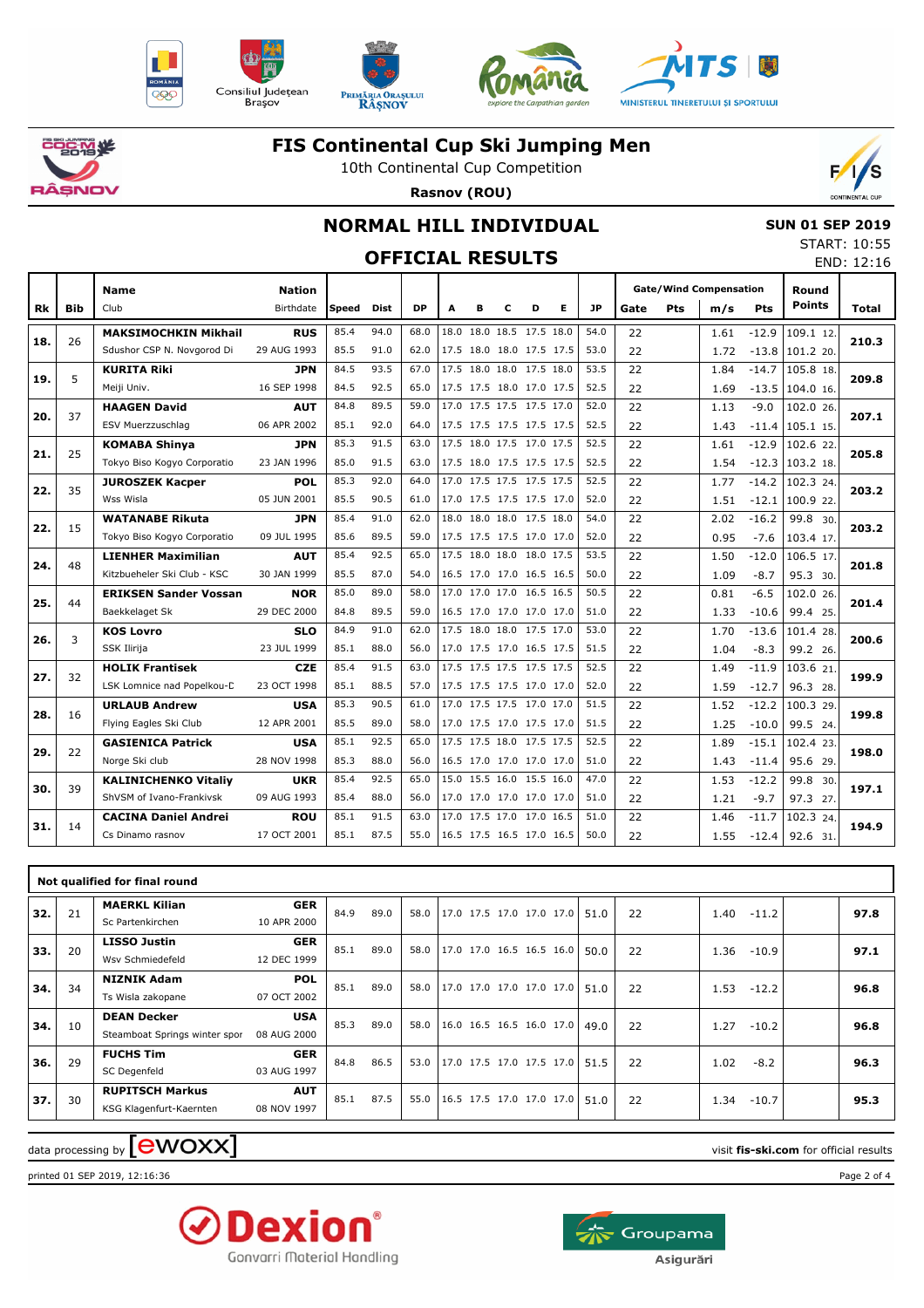











10th Continental Cup Competition **Rasnov (ROU)**



### **NORMAL HILL INDIVIDUAL**

 **SUN 01 SEP 2019** START: 10:55  $FND: 12:16$ 

| <b>OFFICIAL RESULTS</b> |                |                                                    |                            |            |      |      |   |   |                     |   |                          |      |      | JIMNI. 10.33<br>END: 12:16 |                                      |               |                        |       |
|-------------------------|----------------|----------------------------------------------------|----------------------------|------------|------|------|---|---|---------------------|---|--------------------------|------|------|----------------------------|--------------------------------------|---------------|------------------------|-------|
| Rk                      | <b>Bib</b>     | <b>Name</b><br>Club                                | <b>Nation</b><br>Birthdate | Speed Dist |      | DP   | A | в | C                   | D | E.                       | JP   | Gate | <b>Pts</b>                 | <b>Gate/Wind Compensation</b><br>m/s | <b>Pts</b>    | Round<br><b>Points</b> | Total |
| 38.                     | 28             | <b>MARUSIAK Yevhen</b><br>ShVSM of Ivano-Frankivsk | <b>UKR</b><br>16 MAR 2000  | 84.6       | 85.5 | 51.0 |   |   |                     |   | 17.0 17.5 16.5 17.0 16.5 | 50.5 | 22   |                            | 0.97                                 | $-7.8$        |                        | 93.7  |
| 39.                     | 13             | <b>GRILC Tjas</b><br>Ssd Stol zirovnica            | <b>SLO</b><br>03 SEP 2001  | 84.8       | 87.5 | 55.0 |   |   |                     |   | 17.5 17.0 17.0 17.0 17.0 | 51.0 | 22   |                            | 1.58                                 | $-12.6$       |                        | 93.4  |
| 40.                     | 19             | <b>PILCH Tomasz</b><br>WSS Wisla                   | <b>POL</b><br>20 OCT 2000  | 84.9       | 86.5 | 53.0 |   |   |                     |   | 17.0 17.5 17.0 17.0 17.5 | 51.5 | 22   |                            |                                      | $1.64 - 13.1$ |                        | 91.4  |
| 41.                     | 4              | <b>NAGAMINE Hisaki</b>                             | <b>JPN</b><br>29 APR 1997  | 84.6       | 86.5 | 53.0 |   |   |                     |   | 17.0 17.5 16.5 17.0 16.5 | 50.5 | 22   |                            | 1.66                                 | $-13.3$       |                        | 90.2  |
| 42.                     | 12             | <b>GRUSZKA Mateusz</b><br>Azs Zakopane             | <b>POL</b><br>04 APR 2001  | 85.0       | 86.5 | 53.0 |   |   |                     |   | 17.0 17.5 16.5 17.0 16.5 | 50.5 | 22   |                            | 1.76                                 | $-14.1$       |                        | 89.4  |
| 43.                     | 18             | <b>TOROK Eduard</b><br>Koszegi Sport Egyesulet     | <b>HUN</b><br>02 MAY 1997  | 84.4       | 84.0 | 48.0 |   |   |                     |   | 17.0 17.0 17.0 16.5 16.5 | 50.5 | 22   |                            |                                      | $1.43 - 11.4$ |                        | 87.1  |
| 44.                     | 11             | <b>HABDAS Jan</b><br>Lks Klimczok bystra           | <b>POL</b><br>02 DEC 2003  | 85.1       | 83.0 | 46.0 |   |   |                     |   | 16.5 16.5 16.5 16.5 16.5 | 49.5 | 22   |                            | 1.58                                 | $-12.6$       |                        | 82.9  |
| 45.                     | 17             | <b>OSTERC Aljaz</b><br>Ssk Velenje                 | <b>SLO</b><br>02 MAR 1999  | 84.4       | 83.0 | 46.0 |   |   |                     |   | 16.5 16.5 16.5 16.5 16.5 | 49.5 | 22   |                            |                                      | $1.77 - 14.2$ |                        | 81.3  |
| 46.                     | 33             | <b>SAETHER Rishi</b><br>Liabygda                   | <b>NOR</b><br>08 JAN 1997  | 84.7       | 80.5 | 41.0 |   |   |                     |   | 16.5 16.5 16.0 16.5 16.5 | 49.5 | 22   |                            | 1.21                                 | $-9.7$        |                        | 80.8  |
| 47.                     | 9              | <b>SPULBER Mihnea Alexandru</b><br>Acs Sacele      | <b>ROU</b><br>11 DEC 2000  | 84.9       | 80.5 | 41.0 |   |   |                     |   | 16.5 16.5 16.0 16.5 16.0 | 49.0 | 22   |                            |                                      | $1.64 - 13.1$ |                        | 76.9  |
| 48.                     | $\mathbf{1}$   | <b>FELDOREAN Andrei</b><br>Acs Sacele              | <b>ROU</b><br>13 APR 2000  | 84.2       | 77.5 | 35.0 |   |   |                     |   | 15.5 16.0 16.0 16.0 16.0 | 48.0 | 22   |                            | 1.69                                 | $-13.5$       |                        | 69.5  |
| 49.                     | 8              | <b>SAMEC Matevz</b><br>SSK Ljubno BTC              | <b>SLO</b><br>20 AUG 1997  | 83.7       | 77.0 | 34.0 |   |   |                     |   | 14.5 14.5 15.0 14.5 15.0 | 44.0 | 22   |                            |                                      | $1.42 - 11.4$ |                        | 66.6  |
| 50.                     | 6              | <b>LAUCHLAN Nigel</b><br>Altius Nordic SC          | <b>CAN</b><br>03 MAR 1996  | 84.8       | 73.5 | 27.0 |   |   |                     |   | 16.0 15.5 16.0 16.0 16.0 | 48.0 | 22   |                            | 1.28                                 | $-10.2$       |                        | 64.8  |
| 51.                     | $\overline{2}$ | <b>PACURAR Radu Mihai</b><br>Cs Dinamo rasnov      | <b>ROU</b><br>06 SEP 2001  | 84.6       | 74.0 | 28.0 |   |   |                     |   | 15.5 15.0 15.5 15.5 15.5 | 46.5 | 22   |                            |                                      | $1.91 - 15.3$ |                        | 59.2  |
| 52.                     | $\overline{7}$ | <b>MOLNAR Florian</b><br>Koszegi SE                | <b>HUN</b><br>14 MAR 2002  | 84.8       | 80.5 | 41.0 |   |   | 9.5 7.5 7.5 8.5 9.0 |   |                          | 25.0 | 22   |                            |                                      | $1.26 - 10.1$ |                        | 55.9  |

|     | Did not start |  |  |  |  |  |  |  |  |  |  |  |
|-----|---------------|--|--|--|--|--|--|--|--|--|--|--|
| Bib | <b>Name</b>   |  |  |  |  |  |  |  |  |  |  |  |
| 23  | VASKUL Andrii |  |  |  |  |  |  |  |  |  |  |  |

| <b>Weather Information</b> |         |      |                 |            |     |     |  |  |  |  |  |  |  |
|----------------------------|---------|------|-----------------|------------|-----|-----|--|--|--|--|--|--|--|
|                            |         | Air  | <b>Humidity</b> | Wind [m/s] |     |     |  |  |  |  |  |  |  |
|                            | Weather | [°C] | [%]             | Min        | Avg | Max |  |  |  |  |  |  |  |
| 1st round                  | sunny   | 23   | 61              | 0.8        | 1.4 | 2.0 |  |  |  |  |  |  |  |
| 2nd round                  | sunny   | 27   | 49              | 0.4        | 1.3 | 1.7 |  |  |  |  |  |  |  |

 $\alpha$  data processing by  $\boxed{\text{ewOX}}$ 

printed 01 SEP 2019, 12:16:36 Page 3 of 4